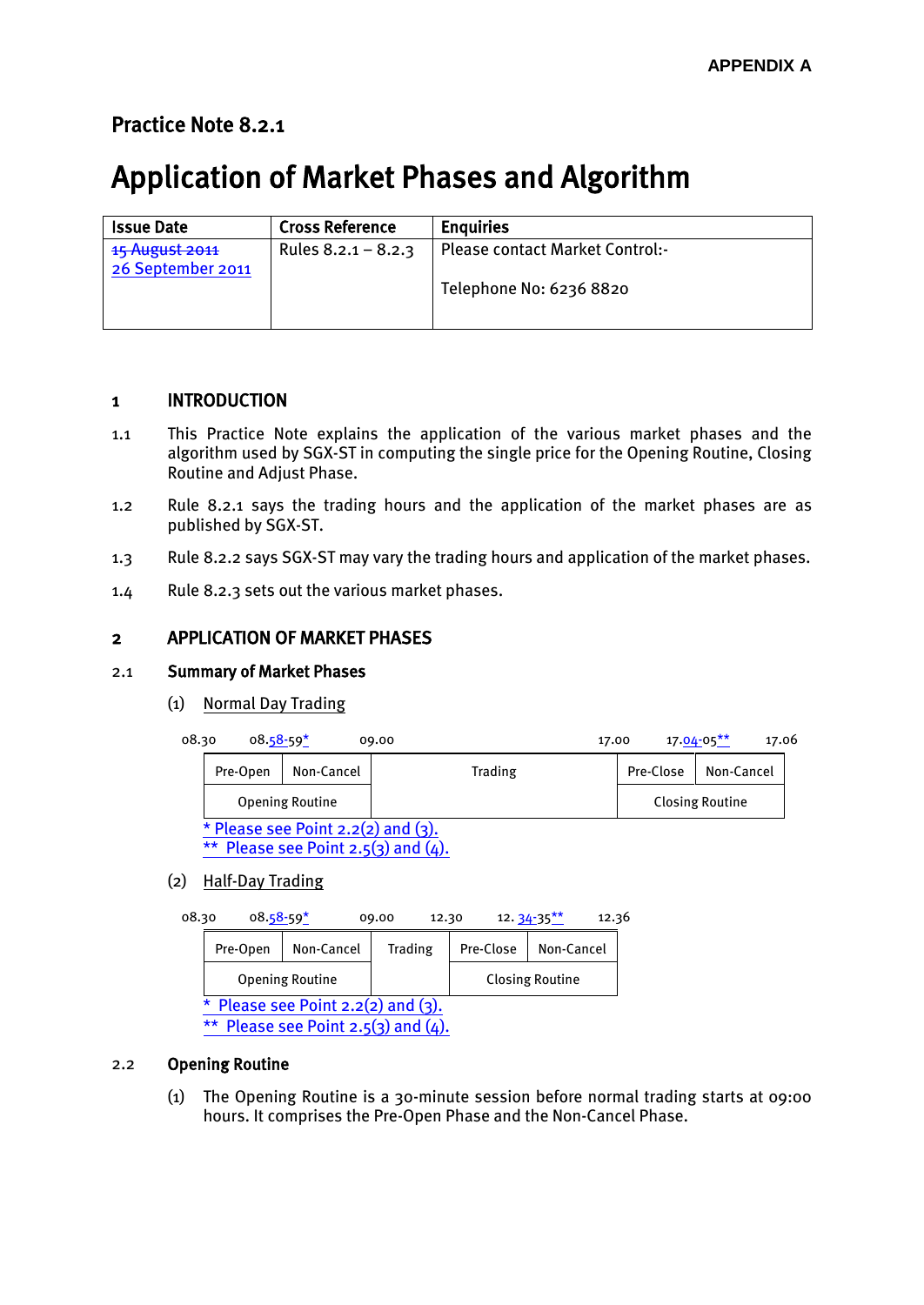- (2) Pre-Open Phase ( $08:30$  to  $08:58-59$  hours)
	- (a) Orders can be entered, reduced in quantity or withdrawn in the ready and unit share markets.
	- (b) Order quantity cannot be undisclosed in the ready market.
	- (c) The bid (offer) can be higher (lower) than the offer (bid).
	- (d) No matching of orders.
	- (e) This phase will end randomly at any time from 08:58 to 08:59 hours.
- (3) Non-Cancel Phase ( $08: 58-59$  to 09:00 hours)
	- (a) This phase will begin immediately after the Pre-Open Phase ends, which may be at any time from 08:58 to 08:59 hours.
	- (aa) No input, amendment and withdrawal of orders.
	- (b) Orders that can be matched are matched at a single price computed based on an algorithm set by SGX-ST. The computed price will be the opening price for the day.
	- (c) Unmatched orders are carried forward into the morning trading session.

#### 2.3 Trading Phase

- (1) The Trading Phase will be from 09:00 to 17:00 hours.
- (2) The Trading Phase allows order entry, reduction in order size and withdrawal of orders. Orders are matched in the order of price priority followed by time priority.
- (3) All unmatched orders after the Trading Phase are carried forward to the Closing Routine.

#### 2.4 Adjust Phases

- (1) An Adjust Phase operates upon the lifting of a suspension of a security or Futures Contract. A trading halt operates in the same way as an Adjust Phase.
- (2) Upon Lifting of a Suspension
	- (a) The Adjust Phase sets in for 15 minutes. A longer time can be specified.
	- (b) Orders can be entered, reduced in quantity or withdrawn for the ready and unit share markets.
	- (c) Order quantity can be undisclosed in the ready market (subject to a minimum of 50,000 disclosed quantity).
	- (d) The bid (offer) can be higher (lower) than the offer (bid).
	- (e) Orders that can be matched will be matched at the end of the Adjust Phase at a single price computed based on an algorithm set by SGX-ST before normal trading resumes. Unmatched orders at the end of the Adjust Phase are carried forward into the phase of the market applicable when the Adjust Phase ends.
	- (f) However, this behaviour does not apply when the end of Adjust Phase coincides with the Opening Routine or Closing Routine. In these circumstances, orders entered are carried forward into and matched accordingly in the respective Opening Routine or Closing Routine.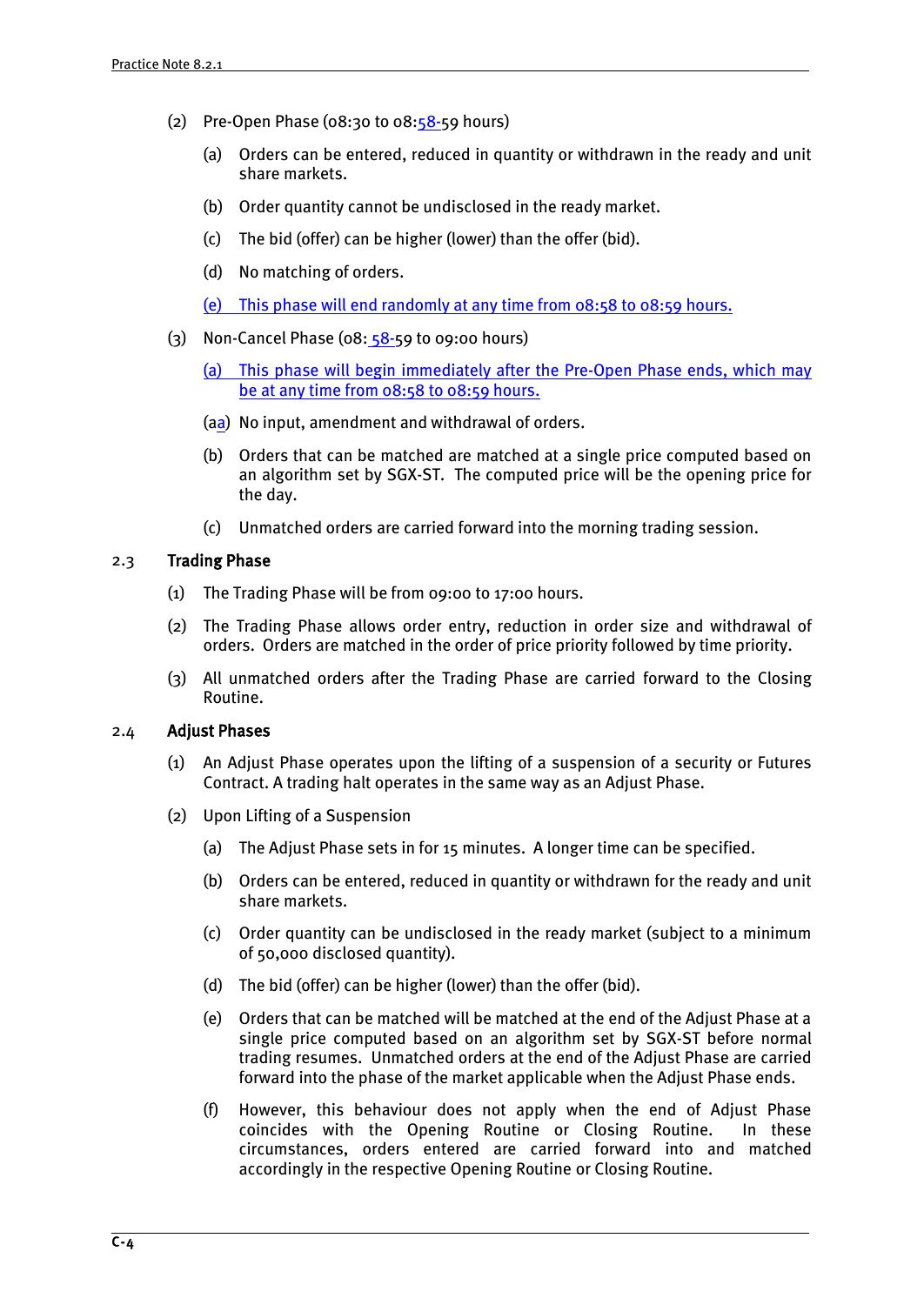- (3) During a Trading Halt
	- (a) Existing orders remain valid.
	- (b) Orders can be entered, reduced in quantity or withdrawn in the ready and unit share markets.
	- (c) Order quantity can be undisclosed in the ready market (subject to a minimum of 50,000 disclosed quantity).
	- (d) The bid (offer) can be higher (lower) than the offer (bid).
	- (e) Orders that can be matched will be matched at the end of the trading halt at a single price computed based on an algorithm set by SGX-ST.
	- (f) Unmatched orders are carried forward into the phase applicable to the market at the time of lifting of trading halt.
	- (g) If the trading halt is not lifted by the end of a Market Day, all unmatched orders lapse.

#### 2.5 Closing Routine

- (1) The Closing Routine is a 6-minute session after trading stops at 17:00 hours for normal day trading, or 12:30 hours for half-day trading. It comprises the Pre-Close Phase and the Non-Cancel Phase.
- (2) All unmatched orders are carried forward to the Closing Routine at 17:00 hours (for normal day trading) or 12:30 hours (for half-day trading).
- (3) Pre-Close Phase (17:00 to 17:  $04-05$  hours/12:30 to 12:  $34-35$  hours)
	- (a) Orders can be entered, reduced in quantity or withdrawn in the ready and unit share markets.
	- (b) Order quantity cannot be undisclosed in the ready market.
	- (c) The bid (offer) can be higher (lower) than the offer (bid).
	- (d) No matching of orders.
	- (e) This phase will end randomly at any time from 17:04 to 17:05 hours.
- (4) Non-Cancel Phase (17:  $04-05$  to 17:06 hours/12:  $34-35$  to 12:36 hours)
	- (a) This phase will begin immediately after the Pre-Close Phase ends, which may be at any time from 17:04 to 17:05 hours.
	- (aa) No input, amendment and withdrawal of orders.
	- (b) Orders that can be matched are matched at a single price computed based on an algorithm set by SGX-ST. The computed price will be the closing price for the day.
	- (c) All unmatched orders lapse.
- (5) This routine is designed to reduce the risk of manipulating closing prices with a single transaction at an unusually high or low price, just before the trading session ends.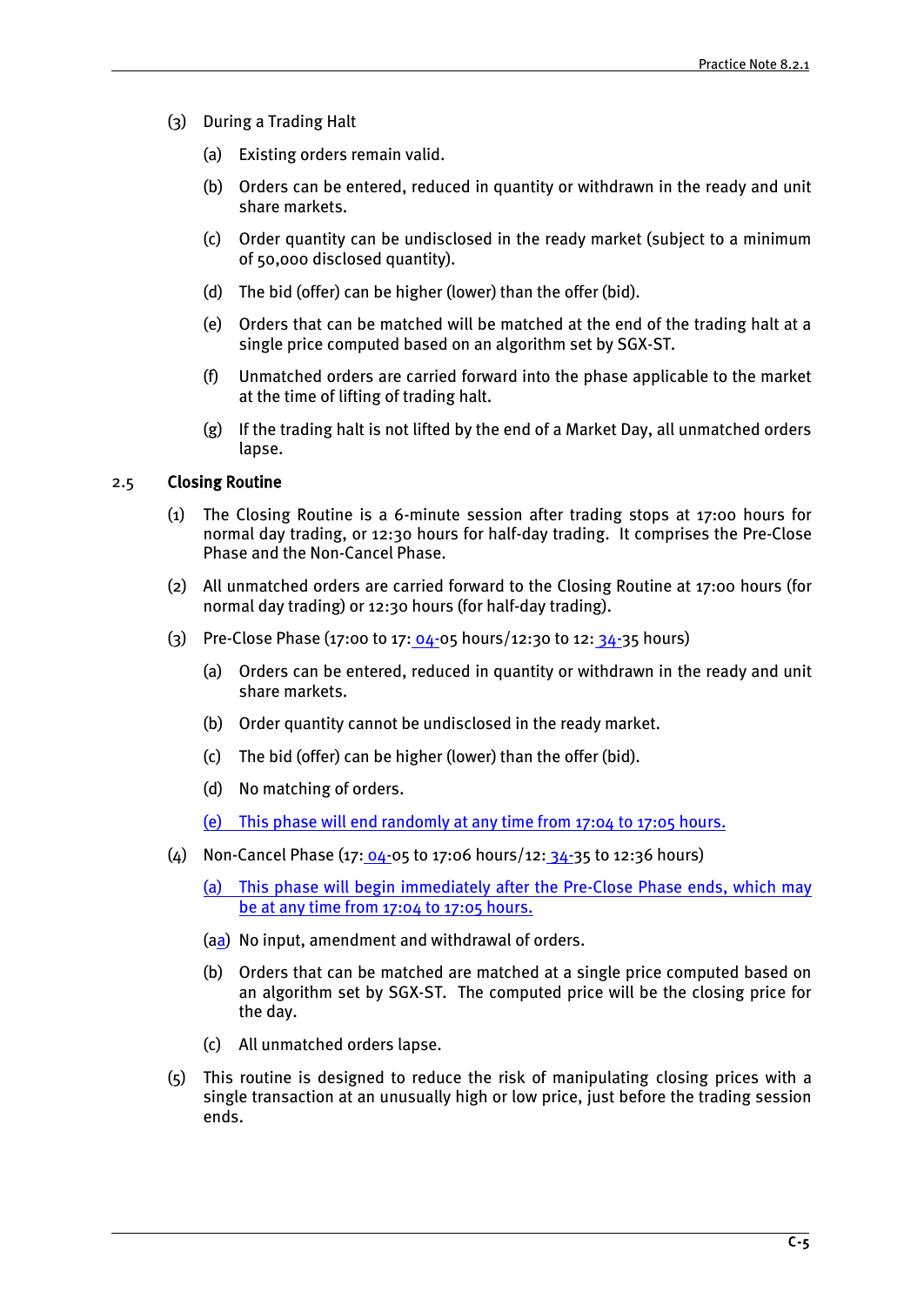# 3 ALGORITHM USED BY SGX-ST TO COMPUTE THE SINGLE PRICE AT WHICH ORDERS AT THE END OF THE OPENING ROUTINE, CLOSING ROUTINE AND ADJUST PHASE ARE MATCHED

- 3.1 The methodology for computing the single price at which orders at the end of the Opening Routine, Closing Routine and Adjust Phase are matched ("Equilibrium Price") is as follows<sup>1</sup>:-
	- (1) The Equilibrium Price is the price that has the largest tradable volume and the lowest imbalance. "Imbalance" refers to the net difference between the cumulative bid volume and cumulative ask volume. See Example 1.

| Bid<br>Volume | Price | Ask<br>Volume | Cumulative<br><b>Bid Volume</b><br>(a) | Cumulative<br>Ask Volume<br>(b) | <b>Tradable</b><br>Volume | Imbalance<br>$(a)-(b)$ | <b>Pressure</b> |
|---------------|-------|---------------|----------------------------------------|---------------------------------|---------------------------|------------------------|-----------------|
| $\mathbf{o}$  | 3.750 | 10            | 340                                    | 10                              | 10                        | 330                    | Buy             |
| $\mathbf{o}$  | 3.760 | 20            | 340                                    | 30                              | 30                        | 310                    | Buy             |
| 50            | 3.770 | 50            | 340                                    | 80                              | 80                        | 260                    | Buy             |
| 100           | 3.780 | 80            | 290                                    | 160                             | 160                       | 130                    | Buy             |
| 70            | 3.790 | 30            | 190                                    | 190                             | 190                       | $\mathbf{o}$           | <b>Nil</b>      |
| 30            | 3.800 | 40            | 120                                    | 230                             | 120                       | 70                     | Sell            |
| 90            | 3.810 | 20            | 90                                     | 250                             | 90                        | 160                    | Sell            |

#### Example 1

In this example, the Equilibrium Price is \$3.790 where the tradable volume is the largest and the imbalance is the lowest. If the highest tradable volume occurs at more than one price the algorithm will then consider imbalance, see sub-paragraph (2).

(2) If the highest tradable volume occurs at more than one price the Equilibrium Price is the price with the lowest imbalance. See Example 2.

| Bid<br>Volume | Price | Ask<br>Volume | Cumulative<br><b>Bid Volume</b><br>(a) | Cumulative<br>Ask Volume<br>(b) | <b>Tradable</b><br>Volume | Imbalance<br>$(a)-(b)$ | <b>Pressure</b> |
|---------------|-------|---------------|----------------------------------------|---------------------------------|---------------------------|------------------------|-----------------|
| 0             | 3.750 | 10            | 340                                    | 10                              | 10                        | 330                    | Buy             |
| 0             | 3.760 | 20            | 340                                    | 30                              | 30                        | 310                    | <b>Buy</b>      |
| 50            | 3.770 | 50            | 340                                    | 80                              | 80                        | 260                    | Buy             |
| 100           | 3.780 | 110           | 290                                    | 190                             | 190                       | 100                    | <b>Buy</b>      |
| 70            | 3.790 | 20            | 190                                    | 210                             | 190                       | 20                     | Sell            |
| 30            | 3.800 | 40            | 120                                    | 250                             | 120                       | 130                    | Sell            |
| 90            | 3.810 | 20            | 90                                     | 270                             | 90                        | 180                    | Sell            |

#### Example 2

In this example, the Equilibrium Price is \$3.790 where the tradable volume is the largest (190) and the imbalance is the lowest (20). If the highest tradable volume and lowest imbalance occur at more than one price the algorithm will then consider market pressure, see sub-paragraph (3).

(3) If the highest tradable volume and lowest imbalance occur at more than one price ("the price overlap") the Equilibrium Price is determined by market pressure:

<u>.</u>

<sup>&</sup>lt;sup>1</sup> The examples shown are not exhaustive.